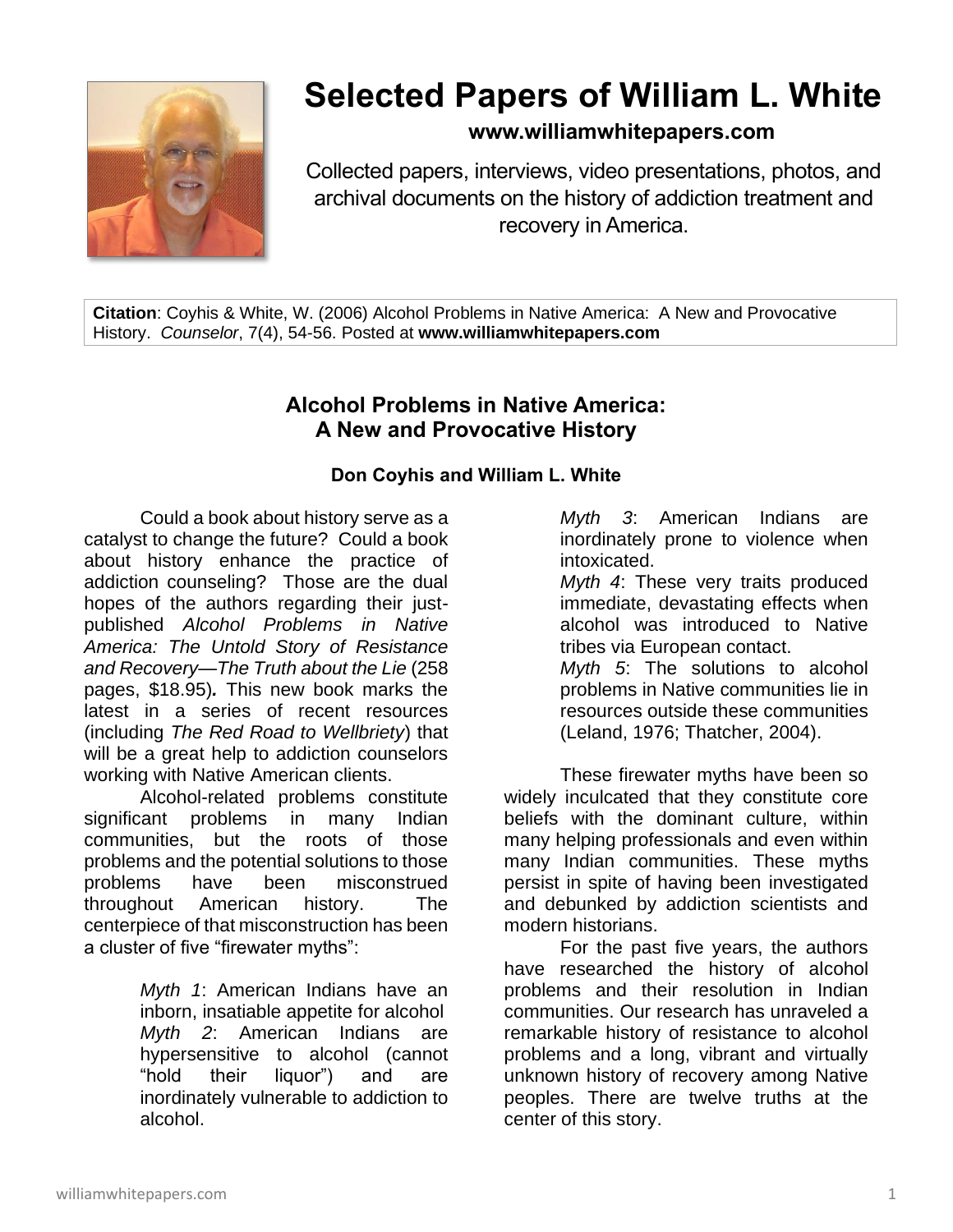*1. Native Americans possessed an exceptional knowledge of botanical psychopharmacology prior to European contact. They lived in harmony with the power of these plant-based substances (including alcohol in some tribes) by respecting the spirits and rules of the plants from which they were derived.* These substances include potent forms of tobacco, alcohol (in some tribes in the Southwest and Southeast), stimulants, sedatives, analgesics and hallucinogens (including datura, peyote, psilocybin, mandrake and fly-agaric).

*2. The initial response of Native tribes to alcohol availability following European contact was not one of drunken mayhem and widespread alcoholism.* The early responses to alcohol varied within and between tribes and varied over the course of early contact, but one thing is clear: the development of alcohol problems in Indian communities emerged slowly and out of the changing relationships between Indians and Europeans, not as a function of any innate vulnerability to alcoholism.

*3. Alcohol problems and alcoholism rose as Native tribes came under physical and cultural assault and when drinking alcohol shifted from a ritual of intercultural contact to a tool of economic, political and sexual exploitation.* Maria Brave Heart (2003) has eloquently framed the rise of alcohol problems among Native tribes as an outcome of historical trauma experienced by a whole people.

*4. Early "firewater myths" portraying Native Americans as genetically inferior (inherently vulnerable to alcoholism) provided ideological support for the decimation and colonization of Native tribes and continue to serve that function today.*  The persistence and pervasiveness of the firewater myths are striking in light of the absence of definitive evidence that Native Peoples physically respond to alcohol differently than other races or possess a unique biological vulnerability to alcoholism (Schafer, 1981; Westermeyer and Baker, 1986; May, 1994; Long, et al, 2002; Thatcher, 2004).

*5. The legacies of the "firewater myths" include generations of stigma (the "drunken Indian" stereotype), racial shame, and a fundamental misconstruction of the sources of, and solutions to, alcohol problems in Native communities.* There is no greater obstacle to the resolution of alcohol problems in Native communities than the misidentification of the roots of those problems.

*6. Native leaders actively resisted the infusion of alcohol into tribal life and continue to resist such infusion today.* As alcohol problems rose in Native communities, tribal leaders actively resisted the whiskey trade or tried to manage alcohol through the guidelines and rituals that had long been used to manage the potentially harmful effects of other psychoactive drugs. Native medicines and healing rituals were also used in the treatment of alcohol addiction.

*7. Early indigenous responses to alcohol problems included the development of sobriety-based religious/cultural revitalization and healing movements that constitute the first recovery mutual aid societies in the world--a century before the Washingtonian revival of the 1840s and two centuries before the founding of Alcoholics Anonymous.* These movements included the Delaware Prophet Movements, the Handsome Lake Movement (the Longhouse Religion), the Shawnee and Kickapoo Prophet Movements, the Indian Temperance Movement, and the Indian Shaker Church and the Native American Church.

*8. Recovery traditions in Native communities continue today through abstinence-based religions, the "Indianization" of Alcoholics Anonymous and Al-Anon (Womak, 1996), new recoverybased cultural revitalization movements (e.g., the Wellbriety Movement), and the rise of culturally-informed alcoholism treatment.*  To tell the story of alcohol and other drug problems in Indian communities without telling the story of resistance and recovery is to lie by omission and further wound these communities.

*9. The most effective and enduring solutions to Native alcohol problems have*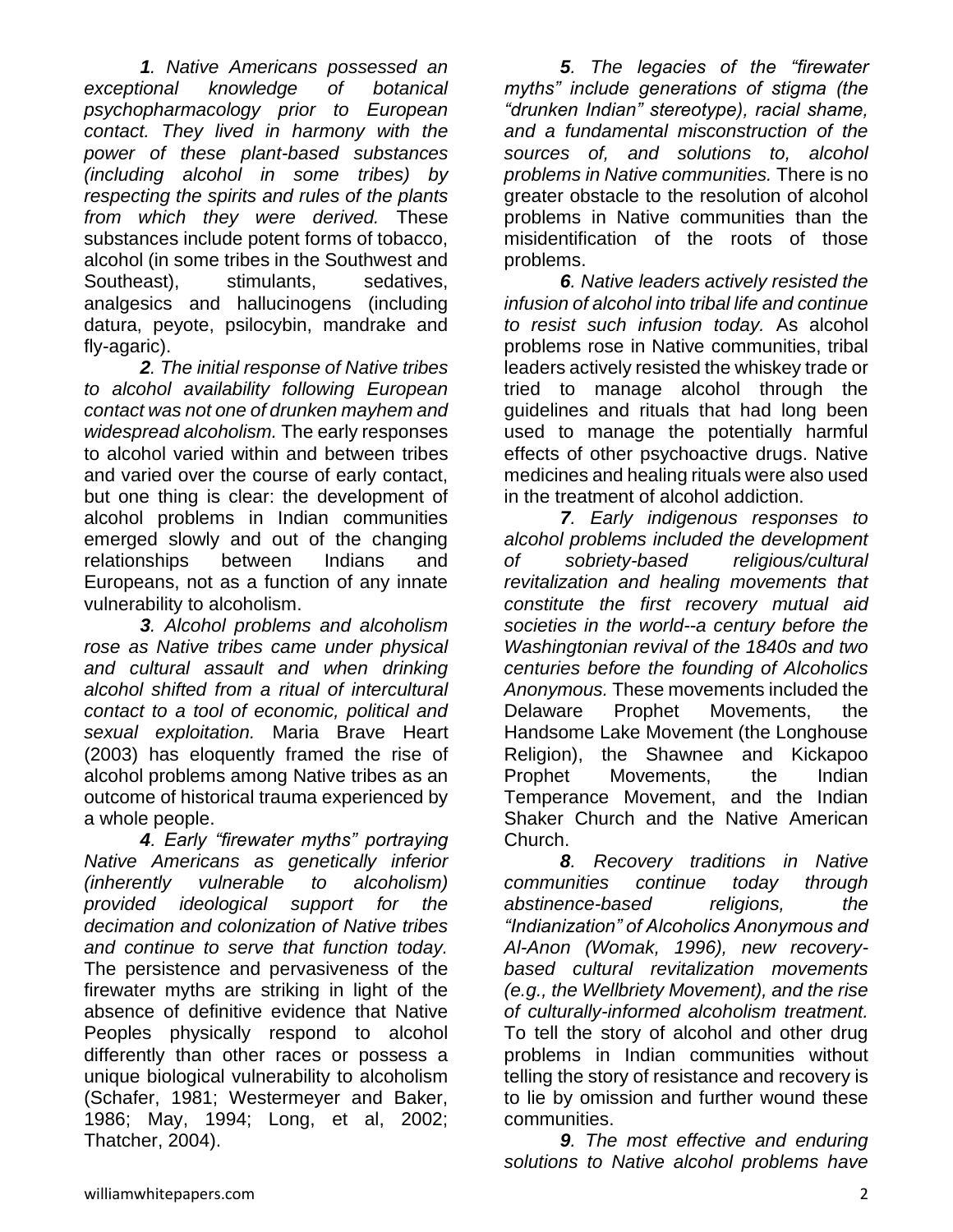*emerged and continue to emerge from within the very heart of tribal cultures.* In the Native worldview, there is no separation between the individual, the family and the tribe. To wound one is to wound all; to heal one is to heal all. The revitalization of Native cultures is at the core of efforts to enhance resilience to and recovery from alcohol and other drug problems.

*10. The history of resistance and recovery within Native American tribes is a testimony to cultural forces of prevention and healing that continue to constitute powerful, but underutilized, antidotes to alcohol problems.* This calls for new partnerships between treatment professionals, treatment organizations and tribal elders and healers.

*11. A period of great healing, recovery, renewal and resilience has begun within Native communities.* This process is illustrated by the rise and evolution of the modern Wellbriety Movement.

*12. Recovery from alcohol problems and alcoholism is a living reality in Native American communities and has been for more than 250 years. Alcohol Problems in Native America* is more than anything else a celebration of the vibrant recovery that is spreading through Indian communities all over North America. We invite you to share in this celebration. We invite you to explore what are simultaneously new and old ways of preventing and treating alcohol problems in Indian communities.

Copies of *Alcohol Problems in Native America* (and *The Red Road to Wellbriety*) can be obtained by contacting White Bison at [www.whitebison.org](http://www.whitebison.org/) (719-548-1000 or 1- 877-871-1495). White Bison is an American Indian non-profit organization based in Colorado Springs, Colorado. Its mission is to assist in bringing 100 Native American communities into healing by 2010. All proceeds from the sale of this book support White Bison and the Native Wellbriety Movement.

**Acknowledgement**: We would like to acknowledge Adele Smithers-Fornaci and the Christopher D. Smithers Foundation for their support in getting this book to Indian communities across North America.

**About the Authors**: Don Coyhis (don@whitebison,org) is the President and co-founder of White Bison, Inc., Colorado Springs, CO, and a member of the Mohican Nation from the Stockbridge-Munsee Reservation in Wisconsin. William White (bwhite@chestnut.org) is a Senior Research Consultant at Chestnut Health Systems, Bloomington, IL, and author of *Slaying the Dragon: The History of Addiction Treatment and Recovery in America*.

## **References**

- Brave Heart, M.Y.H. (2003).The historical trauma response among Natives and its relationship with substance abuse: A Lakota illustration. *Journal of Psychoactive Drugs*, 35(1), 7-13.
- Leland, J. (1976). *Firewater Myths: North American Indian Drinking and Alcohol Addiction.* New Brunswick, New Jersey: Rutgers Center of Alcohol Studies Monograph No. 11.
- Long, J.C., Mail, P.D., Thomasson, H.R. (2002) Genetic susceptibility and alcoholism in American Indians. In Mail, P. Herutin-Roberts, S, Martcin, S. & Howard, J. Eds. *Alcohol Use Among American Indians and Alaskan Natives* (NIAAA Research Monograph No. 37). Bethesda, MD: National Institute on Alcohol Abuse and Alcoholism, pp. 71- 86.
- May, P. (1994) The Epidemiology of alcohol abuse among American Indians: The mythical and real properties. *American Indian Culture and Research Journal 18:*121-143.
- Womak, M.L. (1996). *The Indianization of Alcoholics Anonymous: An examination of Native American recovery movements*. Master's thesis, Department of American Indian Studies, University of Arizona.
- Schaefer, J.M. (1981) Firewater myths revisited: Review of findings and some new directions. In Heath, D.B.; Waddell, J.O. & Topper, M.D., Eds. Cultural Factors in Alcohol Research and Treatment of Drinking Problems. *Journal*